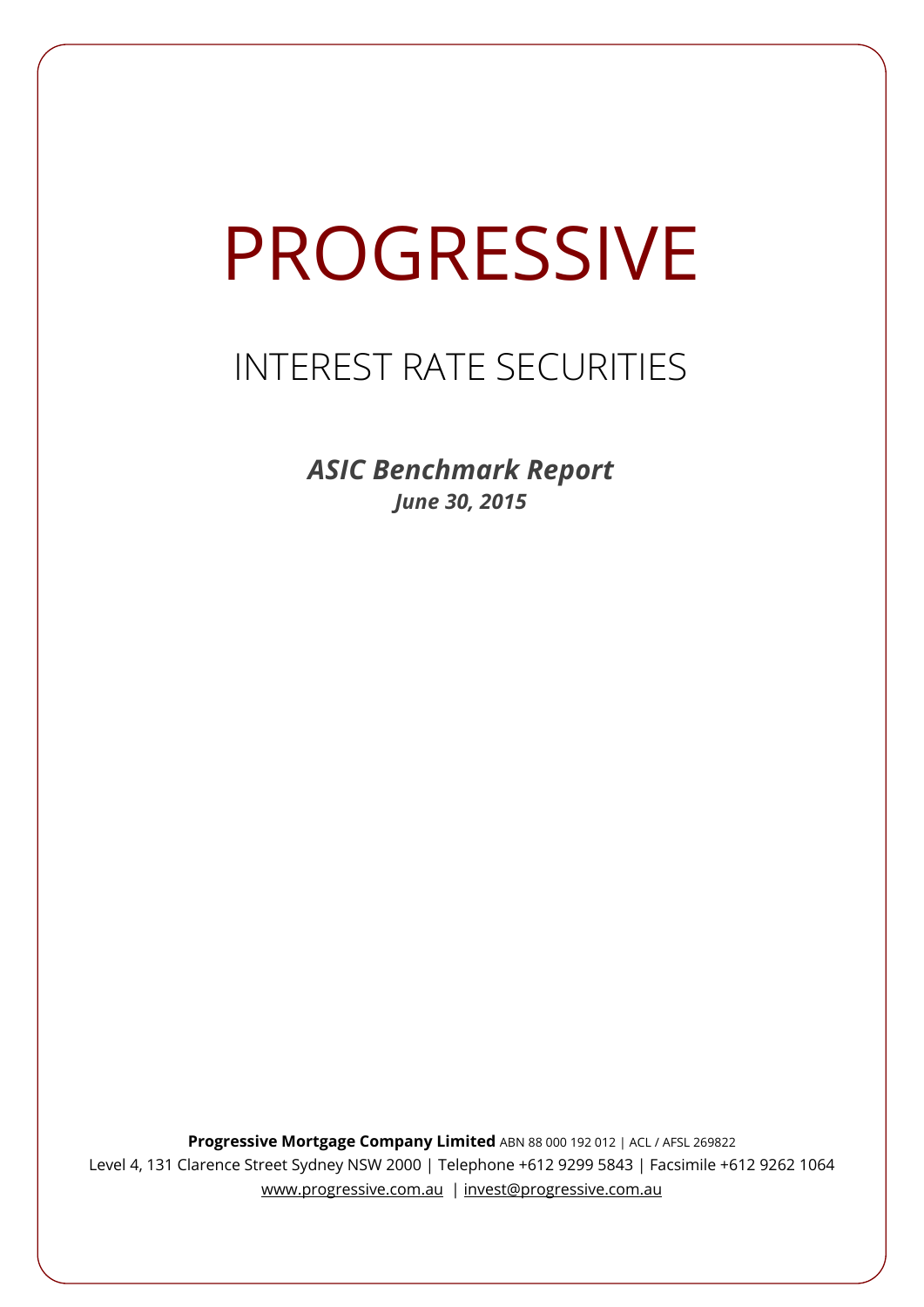### **1.1 ASIC BENCHMARKS**

*Table 1 – ASIC Regulatory Guide 69 Benchmarks* 

| <b>Benchmark</b>                  | <b>Issuer meets</b><br>benchmark? | Refer<br>to item: |
|-----------------------------------|-----------------------------------|-------------------|
| <b>Equity Capital</b>             | Yes                               | 1.3               |
| Liquidity                         | Yes                               | 1.4               |
| Rollovers                         | Yes                               | 1.2               |
| Debt Maturity                     | Yes                               | 1.5               |
| Loan Portfolio                    | Yes                               | 1.6               |
| <b>Related Party Transactions</b> | Yes                               | 1.7               |
| Valuations                        | Yes                               | 1.8               |
| Lending Principles                | Yes                               | 1.9               |

Table 1 lists the ASIC Regulatory Guide 69 benchmarks applicable to unlisted note issues and whether they are met for this reporting period and where they are referred to in this report.

#### **1.2 ROLLOVERS BENCHMARK – RENEWAL ON MATURITY**

Progressive meets the ASIC Rollovers benchmark by making the following disclosures. On or about the maturity of a fixed term investment, a written notice is sent to the Investor:

- Inviting the investor's instructions for reinvestment;
- Advising the current interest rates applying to our investment options; and
- Informing availability of the current Prospectus and any other relevant disclosure.

If no instructions are received we assume the investor wishes to reinvest under the same terms at the then current rate.

If an investment is not renewed, interest will cease at the expiration of the term and the money will be repaid to the investor in the prescribed manner within one working day of such advice.

#### **1.3 EQUITY CAPITAL BENCHMARK**

Progressive follows the ASIC Equity Capital benchmark whereby a minimum 8% *equity ratio* (total equity/(total equity + total liabilities)) is maintained to ensure prudent capitalisation of its mortgage financing business; and if and when more than a minor part of lending were to be directly or indirectly for property development this minimum ratio would increase to 20%.

At June 30, 2015 Progressive's *equity ratio* was 15.09% and 0% of its lending was related to property development.

#### **1.4 LIQUIDITY BENCHMARK**

Progressive meets the ASIC Liquidity benchmark which requires that a cash balance be maintained on a rolling basis at least equal to its estimated cash requirement for the next 3 months.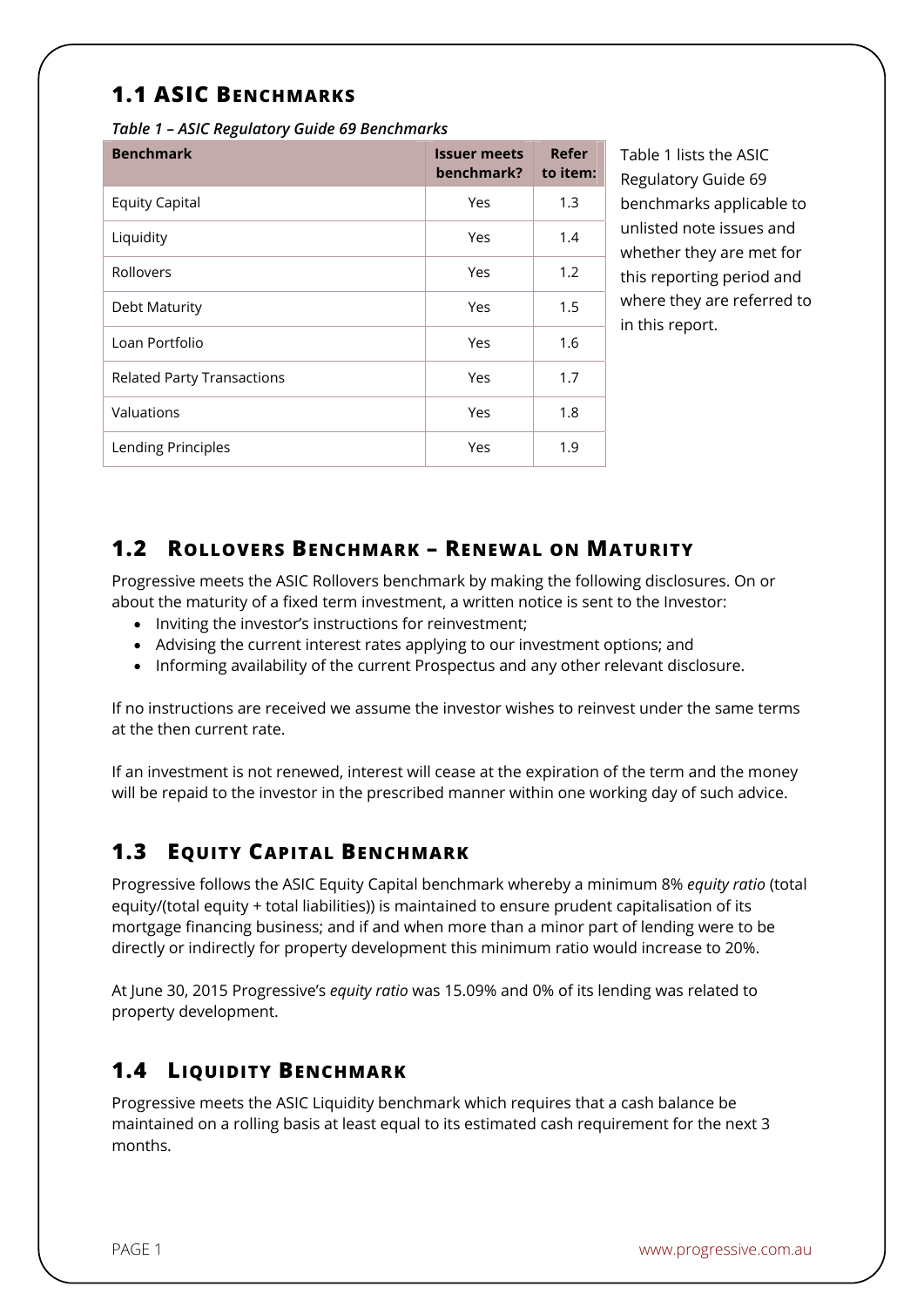At June 30, 2015 Progressive's:

- Cash balance requirement assuming a rollover rate of 90% of fixed term investments and retention of 91% of no fixed term investments was nil.
- Cash balance requirement would have been \$5,409,826 if the rollover and retention rates were 20% less than the actual rates experienced for the prior 3 months (99% and 84% respectively).
- Actual available cash balance was \$54,972,201.

Progressive ensures that assets maturing within 1 year are always at least equal to liabilities maturing within 1 year (see Table 2). This balancing of maturities is aided by a policy that all mortgage loans other than loans regulated under the *National Consumer Credit Protection Act 2009* ('Credit Code' loans) are subject to recall after 3 years.

#### **1.5 DEBT MATURITY BENCHMARK**

To meet the ASIC Debt Maturity disclosure benchmark, a maturity profile of amounts owing to Investors and other interest-bearing liabilities appears below in Table 2. Included in liabilities payable within 3 months are variable rate no-fixed-term investments for which the investment terms and conditions provide for an orderly repayment in sequence out of funds available.

| <b>Matures:</b>  | <b>Cash and Term</b><br><b>Deposits</b><br>\$ | <b>Loans Subject</b><br>to Recall and/or<br><b>Expiring</b><br>\$ | <b>Interest-Bearing</b><br><b>Liabilities</b><br>\$ |
|------------------|-----------------------------------------------|-------------------------------------------------------------------|-----------------------------------------------------|
| Within 3 Months  | 25,563,369                                    | 14,212,336                                                        | 29,677,796                                          |
| $3 - 12$ Months  | 19,739,420                                    | 1,238,014                                                         | 18,200,367                                          |
| $1 - 3$ Years    | -                                             | 2,477,605                                                         | 5,817,691                                           |
| Totals           | 45,302,789                                    | 17,927,955                                                        | 53,695,854                                          |
| Av Interest Rate | 3.08%                                         | 5.70%                                                             | 3.44%                                               |

*Table 2 - Maturities at June 30, 2015*

#### **1.6 LOAN PORTFOLIO BENCHMARK**

To meet the ASIC Loan Portfolio disclosure benchmark, details of Progressive's current loan portfolio and related policies are set out in Tables 2, 3.1, 3.2, 3.3 and 3.4, and the policies applied by Progressive in the origination and management of mortgage assets are as follows:

- All loans are secured by registered mortgage over real estate which is assessed to be readily saleable or income earning.
- Loans are made within New South Wales and the Australian Capital Territory and predominantly within the greater Sydney Metropolitan area.
- All securities are valued by independent experienced valuers.
- Loans can be made to natural persons, companies or a trust provided they are not associates of Progressive.
- All mortgage loans other than Credit Code loans are subject to full repayment on written notice no later than three years from execution.
- Not more than 10% of total loan funds can be advanced to any one borrower.
- Experienced officers of Progressive appraise all loan proposals. No loan is made without: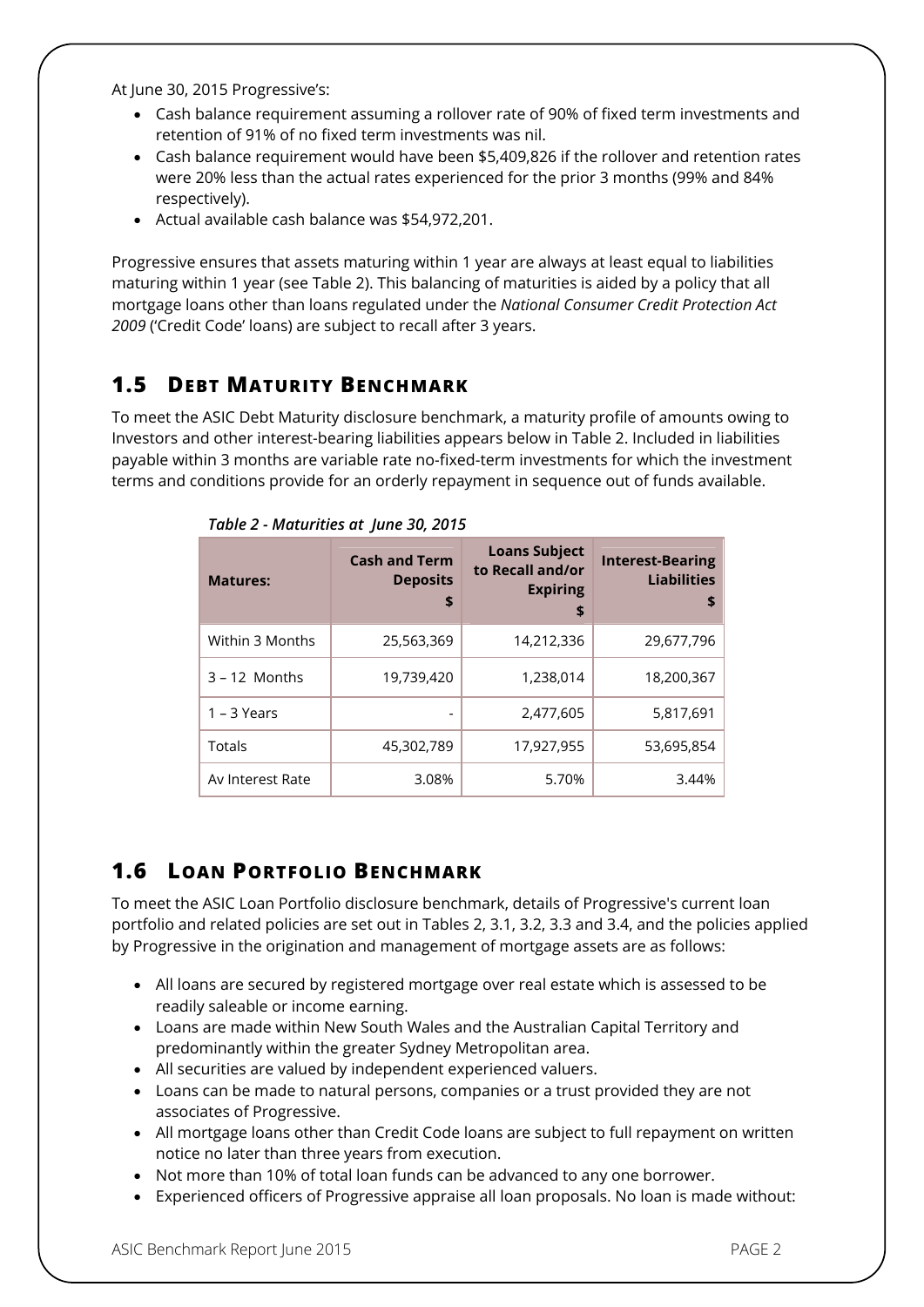- the written consent of the loans manager and a director of the Company;
- a valuer's certificate;
- a solicitor's certificate that the title is in order;
- a registrable mortgage; and
- satisfactory proof that the property to be mortgaged has been insured.
- Loans that require loan insurance are not made.
- Loans are closely monitored for performance. Daily exceptions reports are generated to identify any accounts requiring maintenance such as insurance renewal, a review of interest rates or follow up on late payment.
- Loans in default or arrears are considered on an individual basis. Reasonable proposals for the borrower to normalise the account are allowed and scope for restructuring the loan is investigated. When the loan is clearly no longer viable it will be called in and any actions thereafter necessary for recovery taken.

| <b>Security</b>          | Number<br>ns<br>Loa | <b>Outstanding</b><br>Value<br>Loans | Weight | Security<br>Valuation | Loan/<br>Ratio<br>Actual<br>Value | $\frac{e}{1}$<br>$\overline{\mathbf{a}}$<br>Maximu<br>Ratio<br>oan |
|--------------------------|---------------------|--------------------------------------|--------|-----------------------|-----------------------------------|--------------------------------------------------------------------|
| Owner-Occupied Homes     | 58                  | 13,102,786                           | 73.1%  | 40,914,000            | 32.0%                             | 74.4%                                                              |
| <b>Rental Property</b>   | 24                  | 4,825,169                            | 26.9%  | 18,940,000            | 25.5%                             | 67.0%                                                              |
| Construction/Development | $\mathbf 0$         | 0                                    | 0.0%   | 0                     | 0%                                | 74.4%                                                              |
| Totals                   | 82                  | 17,927,955                           | 100%   | 59,854,000            | 30.0%                             |                                                                    |
| Averages                 |                     | 218,634                              |        | 729,927               |                                   |                                                                    |

*Table 3.1 – Loans at June 30, 2015 - Valuations and Securities*

|  |  | Table 3.2 - Loans at June 30, 2015 - Loan Distribution - Sydney Regions |  |
|--|--|-------------------------------------------------------------------------|--|
|--|--|-------------------------------------------------------------------------|--|

| <b>Region</b> | lest<br>Inner | Ε<br>Southe | East<br>and<br>City | o<br>$\overline{2}$<br>$\mathbf{v}$<br>ă<br>$\overline{5}$<br>Uppel | utside<br>ney<br>Syd<br>O | ►<br>nkstor<br>$\mathbf{\Omega}$<br>nter<br>$\overline{B}$<br>ී | 든<br>$\overline{2}$<br>$\mathbf{\omega}$<br>$\overline{5}$<br>Lower<br>$\tilde{5}$ | West | West<br>옵<br>$\frac{1}{2}$ | ပ္စ<br>$\mathbf{r}$<br>$\bar{\mathbf{e}}$<br>£<br>$\overline{v}$<br>σ<br>Nor<br>Be | West<br>uth<br><u>So</u> | <b>Total</b> |
|---------------|---------------|-------------|---------------------|---------------------------------------------------------------------|---------------------------|-----------------------------------------------------------------|------------------------------------------------------------------------------------|------|----------------------------|------------------------------------------------------------------------------------|--------------------------|--------------|
| <b>Number</b> | 10            |             | 12                  |                                                                     | 8                         | 9                                                               |                                                                                    |      |                            | 4                                                                                  |                          | 82           |
| Weight        | 16 %          | 26 %        | 14 %                | 4 %                                                                 | %<br>11                   | 8 %                                                             | 1 %                                                                                | 2 %  | 9 %                        | 6 %                                                                                | 3 %                      | 100%         |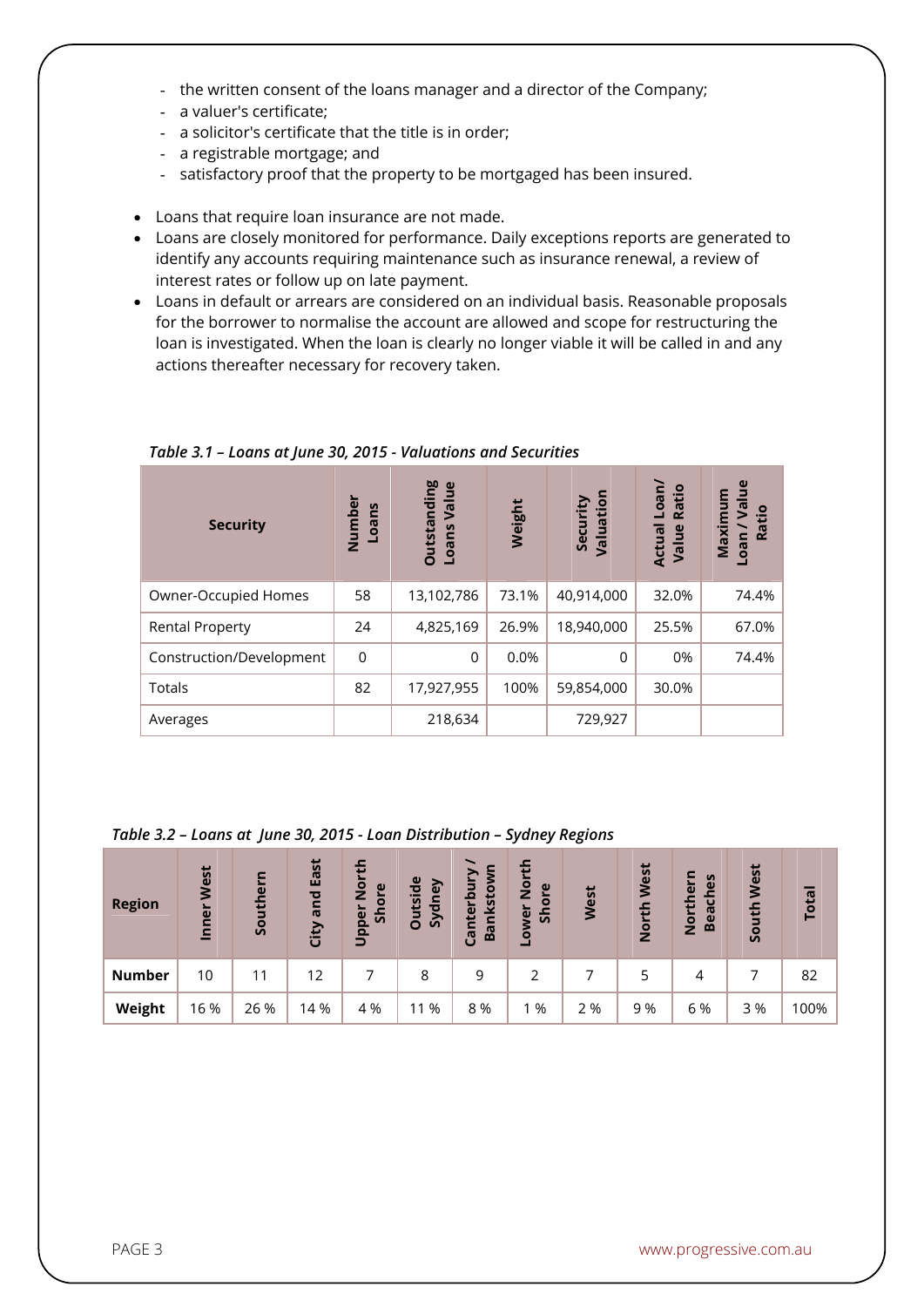| <b>Type of Loan or Security</b>                                            | Number         | <b>Outstanding</b><br>ans value<br><b>Total</b><br>ق | Weight      | Valuation<br>Security | Loan/Value<br>Ratio |
|----------------------------------------------------------------------------|----------------|------------------------------------------------------|-------------|-----------------------|---------------------|
| <b>Business Purpose Loans</b>                                              | 26             | 10,011,502                                           | 55.8%       | 27,401,019            | 36.5%               |
| Residential Investment Loans                                               | 6              | 764,764                                              | 4.3%        | 3,427,687             | 22.3%               |
| Personal Purpose Loans                                                     | 50             | 7,151,689                                            | 39.9%       | 29,025,294            | 24.6%               |
| Loans secured or part secured by second mortgages                          | $\mathbf 0$    | $\Omega$                                             | 0           | $\Omega$              | N/A                 |
| Loans more than 30 Days In Arrears                                         | $\overline{0}$ | $\Omega$                                             | $\Omega$    | 0                     | N/A                 |
| Loans Impaired and Renegotiated Loans                                      | $\mathbf 0$    | $\mathbf 0$                                          | $\mathbf 0$ | 0                     | N/A                 |
| Loans Subject to Legal Proceedings                                         | $\mathbf 0$    | $\Omega$                                             | $\Omega$    | $\Omega$              | N/A                 |
| Loans to 10 largest borrowers                                              | 10             | 7,943,328                                            | 44.3%       | 15,084,617            | 52.7%               |
| Properties of 5% or more of total property assets                          | $\Omega$       | N/A                                                  | N/A         | N/A                   | N/A                 |
| Loans to related parties (Progressive does not lend<br>to related parties) | $\overline{0}$ | N/A                                                  | N/A         | N/A                   | N/A                 |

*Table 3.3 - Loans at June 30, 2015 – Loan Purpose and Other Portfolio Details* 

#### *Table 3.4 - Loans at June 30, 2015 – Loans of 5% or More of Total Loan Book Value Weight*

| Loan <sub>1</sub>        |                                                                                                |                                                                      |  |  |  |
|--------------------------|------------------------------------------------------------------------------------------------|----------------------------------------------------------------------|--|--|--|
| Loan Value               |                                                                                                | 1,489,856                                                            |  |  |  |
| Type of Loan             | <b>Business Purpose</b>                                                                        |                                                                      |  |  |  |
| Securities               | 1) Owner-Occupied Home                                                                         | 2,400,000                                                            |  |  |  |
| Security Valuation       | Total:                                                                                         | 2,400,000                                                            |  |  |  |
| Loan / Value Ratio       |                                                                                                | 62.08%                                                               |  |  |  |
| Weight                   |                                                                                                | 8.31%                                                                |  |  |  |
| <b>Security Details</b>  |                                                                                                | 1) Fine executive house with deep water frontage in Southern Sydney. |  |  |  |
| <b>Valuation details</b> | 1) Independent valuation dated October 2005 based on sales evidence and market<br>conditions   |                                                                      |  |  |  |
| Loan <sub>2</sub>        |                                                                                                |                                                                      |  |  |  |
| Loan Value               |                                                                                                | 880,067                                                              |  |  |  |
| Type of Loan             | <b>Business Purpose</b>                                                                        |                                                                      |  |  |  |
| Securities               | 1) Commercial Real Estate                                                                      | 2,100,000                                                            |  |  |  |
| Security Valuation       | Total:                                                                                         | 2,100,000                                                            |  |  |  |
| Loan / Value Ratio       |                                                                                                | 41.91%                                                               |  |  |  |
| Weight                   |                                                                                                | 4.91%                                                                |  |  |  |
| <b>Security Details</b>  | 1) A mechanical workshop in Sydney inner city incorporating covered parking and<br>office.     |                                                                      |  |  |  |
| Valuation details        | 1) Independent valuation dated September 2010 based on sales evidence and<br>market conditions |                                                                      |  |  |  |